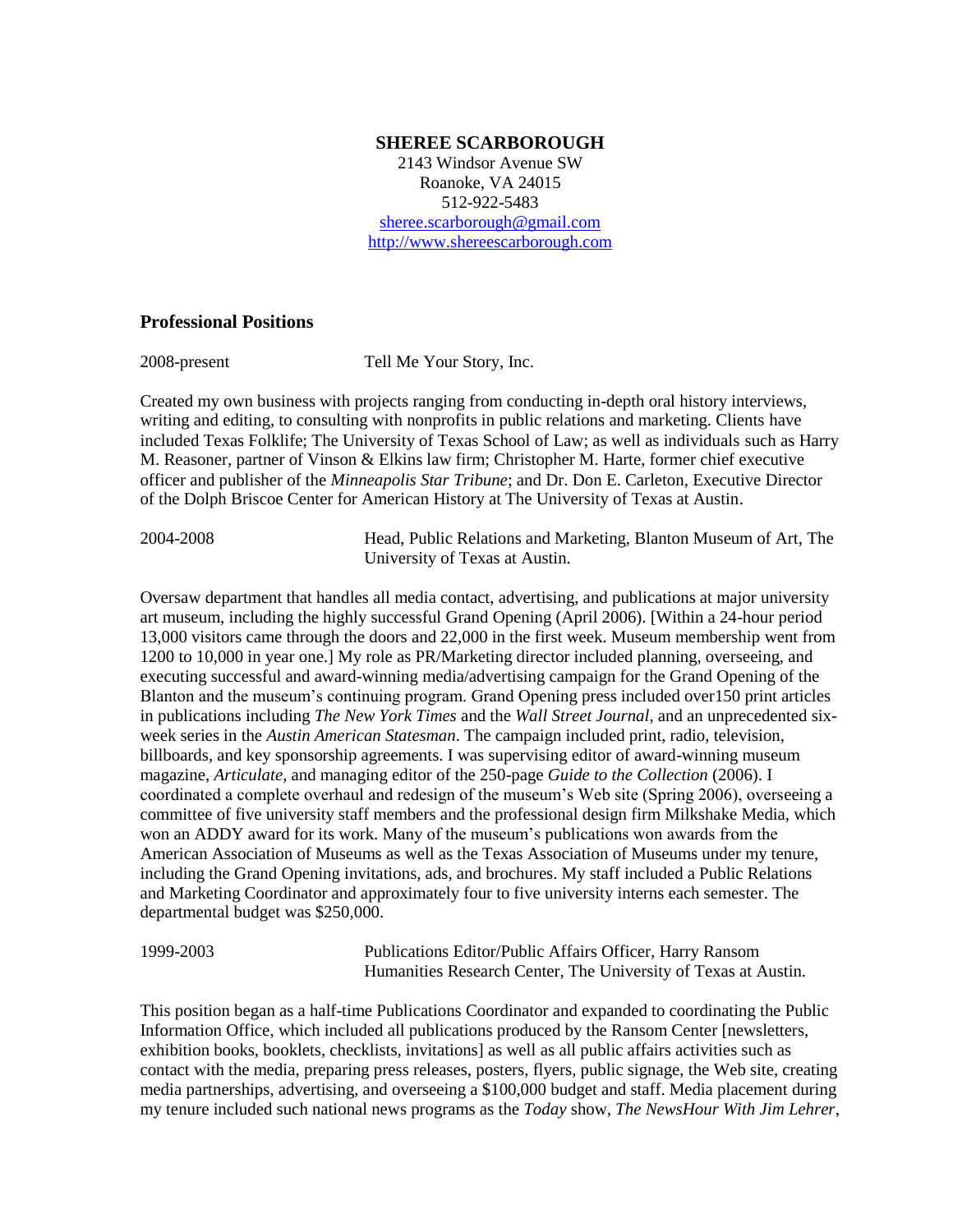and National Public Radio, newspapers including the *New York Times*, and a three-day multi-part series in the *Austin American-Statesman*. I oversaw a redesign of the Web site and created a public program for the highly successful exhibition at the Lyndon Baines Johnson Library and Museum *From Gutenberg to Gone With The Wind: Treasures from the Ransom Center* Public Program (Spring 2002).

1993-1998 Director, The Frank C. Erwin Jr. History Project, Austin, Texas.

Developed and supervised every aspect of this history project on the life of Frank Erwin, controversial chairman of The University of Texas Board of Regents (1966-1971) and Democratic Party leader. The project created for the first time a large archive of materials and oral interviews, which will result in a scholarly biography. My role as director included visualizing the scope of the project; hiring and supervising a staff of nine, including archivists, transcribers, researchers, and narrative consultants; controlling an annual budget of over \$100,000; creating a master list of oral history interviews; conducting and editing those interviews; and producing chapter background material from which the biography will be written. The project interviewed close to 200 individuals, among them Erwin's friends and colleagues--many powerful state and national figures--in addition to radical students who vocally opposed him. I conducted over 100 of these interviews, which included Lady Bird Johnson, Ralph Yarborough, Barbara Jordan, George Christian, Ann Richards, Frances Farenthold, and John Silber.

| 1989-1992 | Research Associate, The Oral History Program, The Center for        |
|-----------|---------------------------------------------------------------------|
|           | American History, The University of Texas at Austin, Austin, Texas. |

Involved with three oral history projects at the Center: The University of Texas Oral History Project, The John Henry Faulk Oral History Project, and The Pennzoil-Texaco Oral History Project. Conducted all the research, edited the transcribed interview transcripts, conducted interviews, and was in charge of organization of the tapes and transcripts for the various projects.

# **Oral History Projects and Interviews**

| 2018-ongoing          | National Museum of Women in the Arts, Washington, D.C.                                                                                                                                                 |
|-----------------------|--------------------------------------------------------------------------------------------------------------------------------------------------------------------------------------------------------|
| sculptor Rita Kepner. | The NMWA is the only national museum solely dedicated to celebrating women's achievements in<br>the visual, performing, and literary arts. I have conducted one interview, so far, for the museum with |
| 2018-ongoing          | National Heart, Lung, and Blood Institute of the National Institutes<br>of Health, Bethesda, Maryland.                                                                                                 |
|                       | Contracted with History Associates, Inc. I've conducted three interviews with retiring emeritus<br>scientists of the NHLBI: Edward Korn, Richard Cannon, and Maurice Burg.                             |
| 2018-2019             | Lee-Buckner School Oral History Project, Heritage Foundation of<br>Williamson County, Tennessee.                                                                                                       |

Conducted fifteen oral history interviews with former students (and community members of Franklin, Tennessee) of the Rosenwald School, Lee-Buckner School, in Williamson County, Tennessee. I am in the process of editing the transcripts, which will be used for an exhibition on the history of the school.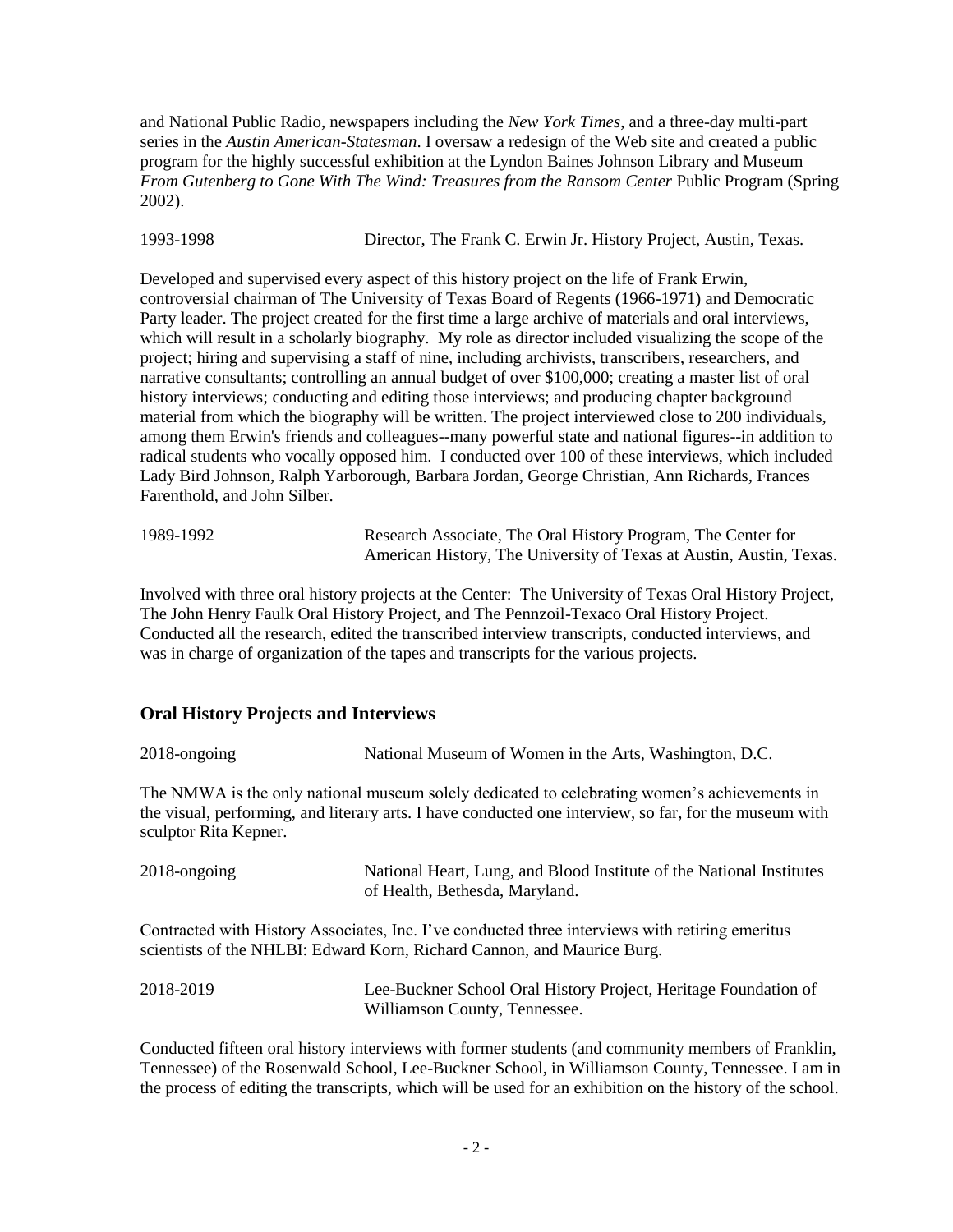2017-ongoing The Phillips Collection Oral History Project, Washington, D.C.

The Phillips Collection is "America's first museum of modern art." Founded in 1921 by Duncan Phillips and located in Washington's Dupont Circle, the Phillips is an intimate museum featuring works by Renoir, Rothko, Bonnard, O'Keeffe, Van Gogh, and many more. I was hired to conduct oral history interviews with former staff members who are retiring.

| 2017-2019 | Lee Family Oral History Project, Lee Development Group, Silver |
|-----------|----------------------------------------------------------------|
|           | Spring, Maryland.                                              |

Contracted with History Associates, Inc. I've conducted life review oral history interviews with family members: Bruce Lee, Laura Lee Bullitt, and Nancy Lee Reath.

2017 Life history interview, Raymond D. Roberts, Sr. Denton, Texas.

Six hours of oral history interviews conducted with Ray Roberts, life review, but focusing on his military career in the Berlin Airlift, the Cuban Missile Crisis, and Vietnam.

2015-2016 Project Director and Oral Historian, Nannie Berger Hairston Oral History Project

Nannie Berger Hairston (1921-2017) was a community leader who lived in Christiansburg, Virginia. Born in 1921 to a father who worked in the coalfields of West Virginia, she moved to Virginia in 1953 with her husband John. The Hairstons quickly established themselves as leaders in the local community. Ms. Hairston has held numerous positions, including treasurer, in the local branch of the NAACP. For a term of six years, she served on the board of the Virginia State Conference NAACP. The Nannie Berger Hairston Oral History Project was initiated by the Montgomery-Floyd-Regional Library (MFRL) and begun in the summer of 2015. The project is being funded in part by the MFRL Friends of the Library, the Virginia Foundation for the Humanities, and the Community Foundation of the New River Valley. Twenty hours of audio interviews have been recorded in this life review, which focuses on all aspects of Ms. Hairston's long life, with particular attention on the years of her work in community building and civil rights from the 1950s through the 1980s.

2012-2014 Project Director, Oral Historian, and Writer, "Cotton to Silk: Oral Histories of African American Workers on the Norfolk & Western Railroad," Roanoke, Virginia.

Hired by the Historical Society of Western Virginia to conduct approximately 25 oral histories with African American railroad workers, edit the interview transcripts, supervise the project that includes transcription company and three academic consultants. The final products include a publication, online exhibit, and updating a current exhibit at The Virginia Museum of Transportation. The project won a \$5,000 Open Grant from the Virginia Foundation for the Humanities in the spring of 2013.

2011-2012 History Associates, Inc., The University of Virginia Oral History Project, Charlottesville, Virginia.

Contracted with History Associates, Inc. to conduct oral history interviews with four recently retired U.Va. administrators: John T. Casteen III, Alexander G. Gilliam, Jr., Leonard W. Sandridge, Jr., and Gordon Burris. Conducted interviews, edited those interviews, and wrote biographical and interview synopsis.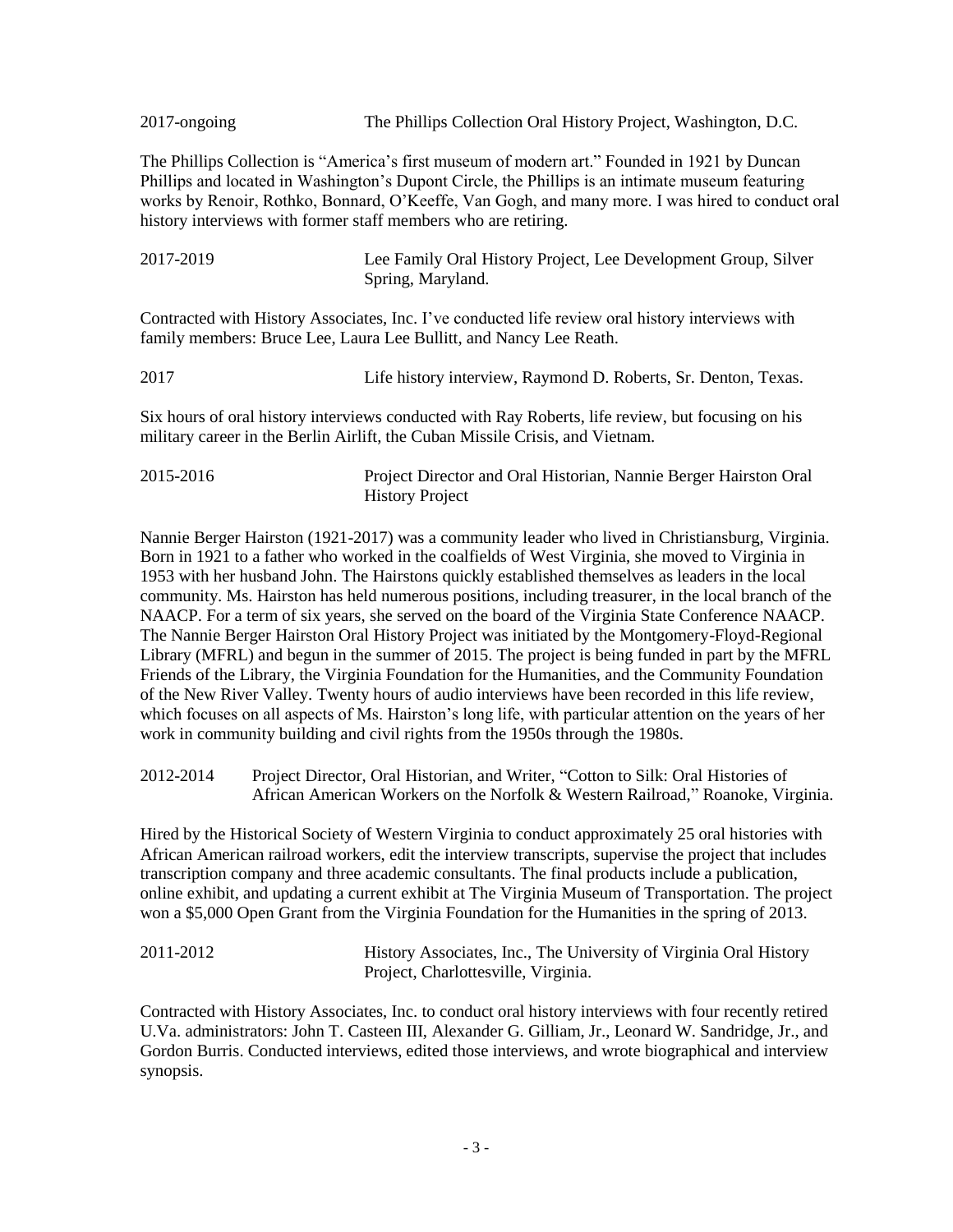| 2010      | Life history interview with Kerry G. Merritt, Austin, Texas.<br>Conducted interview, edited, and produced publication.                                                                                                                                                                                                           |
|-----------|----------------------------------------------------------------------------------------------------------------------------------------------------------------------------------------------------------------------------------------------------------------------------------------------------------------------------------|
| 2009      | Interviews with Charlene McCombs, and Marsha Shields, Lynda<br>McCombs, and Connie McNab, San Antonio, Texas, for Big Red:<br><i>Memoirs of a Texas Entrepreneur and Philanthropist</i> (2011) by Don<br>E. Carleton, Executive Director of the Dolph Briscoe Center for<br>American History, The University of Texas at Austin. |
| 2007      | Life history interview with Joyce Barrett Reasoner, San Marcos,<br>Texas. Conducted interview, edited, and produced publication.                                                                                                                                                                                                 |
| 2004-2014 | Historian, Spicewood Ranch Oral History Project, Austin, Texas.                                                                                                                                                                                                                                                                  |

Long-term project to document the history of a ranch owned by Christopher M. Harte (former chief executive officer and publisher of the *Minneapolis Star Tribune*) in Spicewood, Texas, through oral history interviews.

| 1996-2009 | Historian, The University of Texas School of Law Oral History |
|-----------|---------------------------------------------------------------|
|           | Project.                                                      |

Conducted and edited oral history interviews with alumni and faculty of The University of Texas School of Law. Published oral histories in the Tarlton Law Library Oral History Series: Hans W. Baade, Lino A. Graglia, Joseph D. Jamail, Jr., Corwin W. Johnson, J. Leon Lebowitz, James W. McCartney, Oscar H. Mauzy, Harry M. Reasoner, Russell J. Weintraub, and Guy Wellborn.

2003-2007 Historian, Veterans History Project, Library of Congress.

Led oral history workshops and conducted interviews for the Veterans History Project, an initiative of the Library of Congress and the American Folklife Center. Interviews include: James Warren David, Michael A. Hood, Ben F. Love, and Vance W. Torbert, Jr.

Veterans History Project workshops held:

- KLRN-TV, San Antonio, Texas, August 2007, workshop held in conjunction with airing of Ken Burns' *The War* on PBS.
- Texas Court Reporters Association, Austin, Texas, August 2004
- Tenth Mountain Division, U.S. Army, World War II, Austin, Texas, June 2004
- AARP, Dallas, Texas, February 2004
- Hamburg High School, Hamburg, Arkansas, November 2003
- Learn and Serve Program, Arkansas Department of Education, Morrilton, Arkansas, November 2003
- Trinity Terrace Retirement Community (sponsored by AARP), Fort Worth, Texas, October 2003
- Gregg County Historical Museum, Longview, Texas, October 2003
- Burleson Heritage Foundation, Burleson, Texas, August 2003
- Parkway Place Retirement Center, Houston, Texas, July 2003
- Seniors College, Tyler Junior College, Tyler, Texas, July 2003
- Bastrop Public Library (sponsored by AARP), Bastrop, Texas, March 2003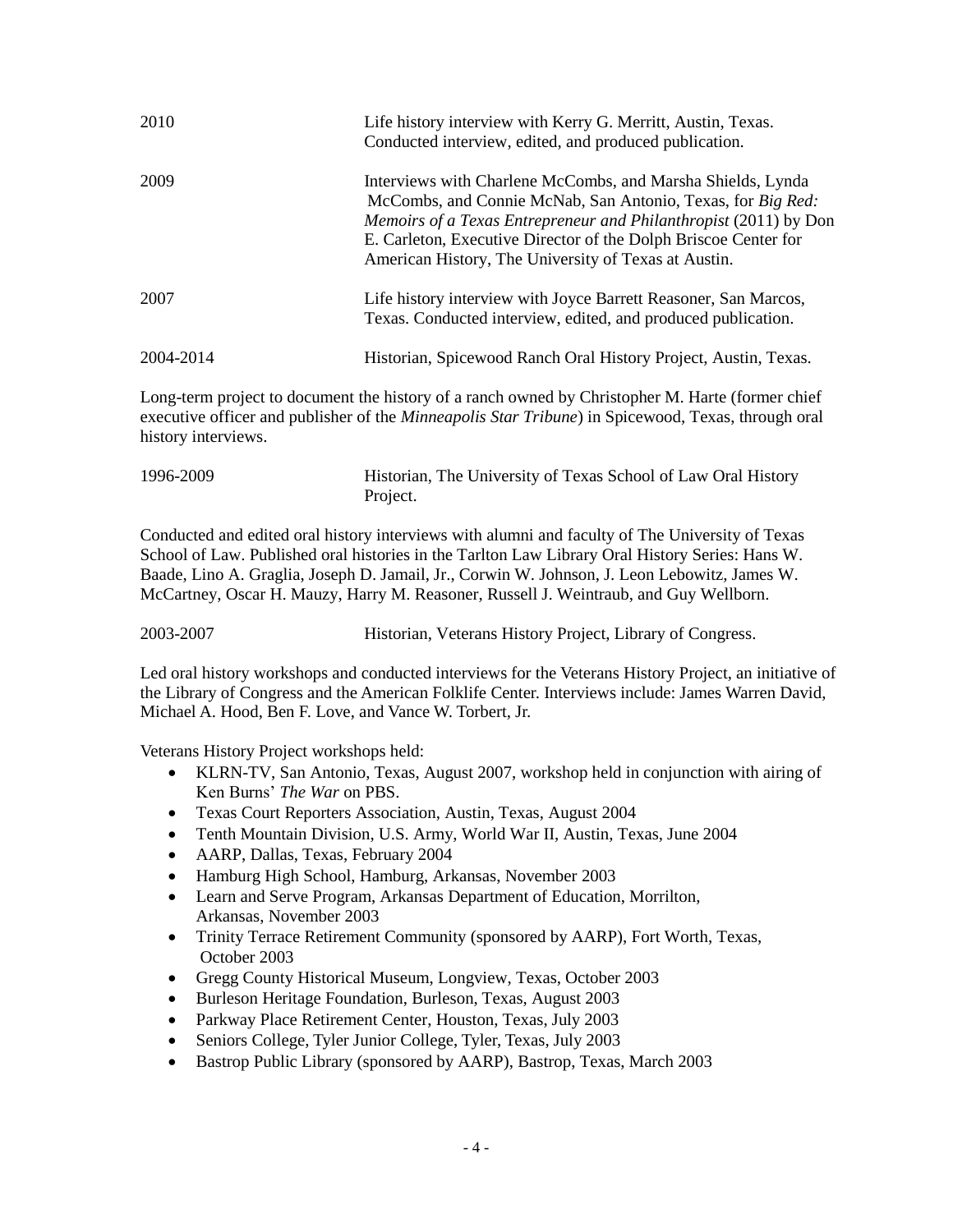| 2006      | Part of a team of approximately 10 oral history workshop leaders<br>who were asked to meet with the Veterans History Project staff to<br>brainstorm and create best practices for the program. Workshop held<br>at the Library of Congress, Washington, D.C., July 2006. |
|-----------|--------------------------------------------------------------------------------------------------------------------------------------------------------------------------------------------------------------------------------------------------------------------------|
| 1998-2004 | Historian, Texas Bar Foundation, Austin, Texas.                                                                                                                                                                                                                          |

Conducted, edited, and published oral history interviews with the winners of the Outstanding Fifty Year Lawyer Award: Daniel C. Arnold, Morris Atlas, Judge Charles Barrow, Louis Bedford, Judge Lucius D. Bunton, Judge Carlos Cadena, Warlick Carr, Judge Solomon Casseb Jr., Judge Barbara Culver Clack, Charlye O. Farris, Charles O. Galvin, Judge Reynaldo G. Garza, Gibson Gayle, William B. Hilgers, Judge John L. Hill Jr., Vester Hughes,Jr., Joseph D. Jamail Jr., Orrin Johnson, Franklin Jones, Jr., Joseph McKnight, Dean Angus S. McSwain, Wales H. Madden, Judge Eldon Mahon, J. Harris Morgan, George Pletcher, Louise Raggio, Judge Thomas M. Reavley, Joe Reynolds, Judge Mary Lou Robinson, ,Judge Barefoot Sanders, Charles Saunders, Travis Shelton, Cullen Smith, J. Burleson Smith, and Judge Mary Pearl Williams.

| 1991-2003   | A series of fifteen life history interviews with Ada Collins Anderson,<br>Austin, Texas, an African American civil rights pioneer. |
|-------------|------------------------------------------------------------------------------------------------------------------------------------|
| Summer 1997 | Coordinator, NASA/Lyndon B. Johnson Space Center Oral History<br>Project Summer Program, Houston, Texas.                           |

Developed the overall structure of the program and coordinated the research efforts of a staff of five summer graduate student interns, as well as coordinated with the various entities associated with the oral history project—the oral history executive board, Signal Corporation (contractor), the library research liaison and other center historians. The summer staff began collecting an archive of research materials, completed ten biographical profiles of interview candidates, and began the task of creating a database from which to track the interview candidates by mission, job title, and other pertinent information. Seven interviews were conducted with astronauts, technicians, and engineers who had been involved with the space program. I interviewed astronauts John Glenn and Ed Mitchell. In addition, the summer program produced project guidebooks on research, video technology, and oral history, as well as a project scope and prospectus and a cohesive plan for conducting the NASA oral history project in the future.

## **Education**

| 1998-2005 | Ph.D. candidate, American Studies, The University of Texas at<br>Austin. ABD                                                                                                                                                                                                              |
|-----------|-------------------------------------------------------------------------------------------------------------------------------------------------------------------------------------------------------------------------------------------------------------------------------------------|
| 1984      | M.A., American Studies, The University of Texas at Austin.<br>Master's thesis "Feminism in the Life and Work of Emily Dorothy<br>Scarborough."                                                                                                                                            |
| 1977      | B.A., High Honors, special honors in Anthropology, The University<br>of Texas at Austin. Elected to the following honor societies:<br>Gamma Phi Alpha (1974), Alpha Lambda Delta (1974), Phi Beta<br>Kappa (1977). Honors thesis "The Traditional Woman's Role in a<br>Small Texas Town." |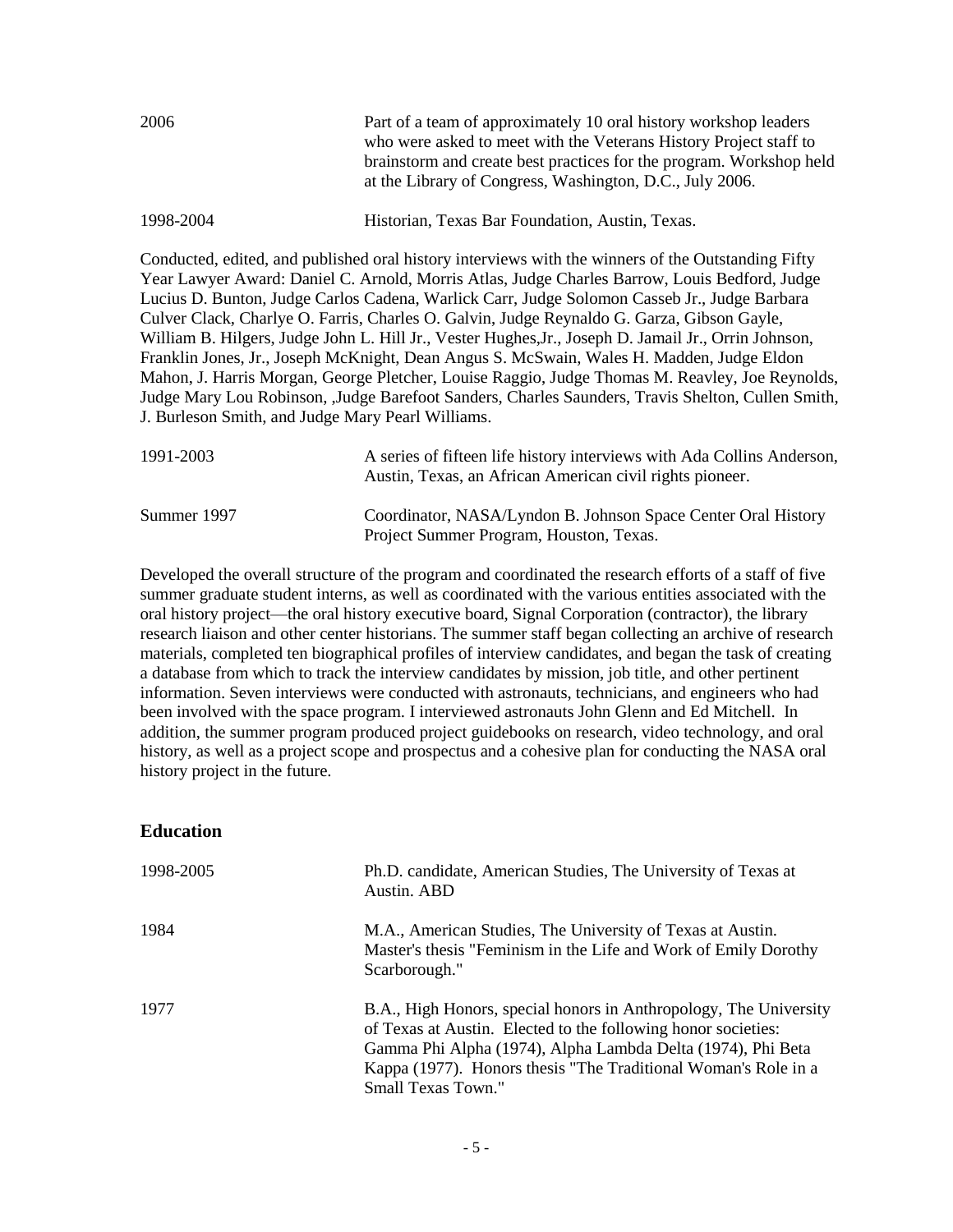## **Publications**

| <b>Books</b>                         |                                                                                                                                                                                                                                                                                                           |
|--------------------------------------|-----------------------------------------------------------------------------------------------------------------------------------------------------------------------------------------------------------------------------------------------------------------------------------------------------------|
| 2014                                 | African American Railroad Workers of Roanoke: Oral Histories of<br>the Norfolk & Western, The History Press.                                                                                                                                                                                              |
| 2006                                 | Managing editor, Blanton Museum of Art Guide to the Collection.<br>Published by the Blanton Museum of Art, The University of Texas at<br>Austin. Introductory essays by Larry R. Faulkner, President, The<br>University of Texas at Austin, and Jessie Otto Hite, Director, the<br>Blanton Museum of Art. |
| 2004                                 | Editor and author of foreword, Solomon Islands Sketches, The World<br>War II Drawings of a PT Boat Captain in the South Pacific, Vance<br>W. Torbert, Jr. Printed and bound by Capital Spectrum, Inc., Austin,<br>Texas.                                                                                  |
| 2004                                 | Editor, The Trip Back: World War II as Seen from the Belly of<br>a B-17, Kenneth Clarke, F&F Publishing, $1st$ World Library.                                                                                                                                                                             |
| <b>Exhibition Books and Booklets</b> |                                                                                                                                                                                                                                                                                                           |
| 2002                                 | Editor, Ogden Nash: Poems and Drawings. Harry Ransom<br>Humanities Research Center, The University of Texas at Austin.                                                                                                                                                                                    |
| 2002                                 | Editor, John Steinbeck: Centenary Exhibitions. Harry Ransom<br>Humanities Research Center, The University of Texas at Austin.                                                                                                                                                                             |
| 2001                                 | Editor <i>Henry Peach Robinson: Victorian Photographer</i> Essay by                                                                                                                                                                                                                                       |

2001 Editor, *Henry Peach Robinson: Victorian Photographer*. Essay by David Coleman, Assistant Curator, Harry Ransom Humanities Research Center, The University of Texas at Austin.

| 2001 | Editor, From Gutenberg to Gone With the Wide: Treasures from the<br><i>Ransom Center.</i> Introductory essays by Thomas F. Staley, Director,<br>Harry Ransom Humanities Research Center, and Harry J. Middleton,<br>Director, The Lyndon Baines Johnson Library, The University of<br>Texas at Austin. Mitchell A. Wilder Publication Award, Merit<br>(Books and catalogues category), Texas Association of Museums,<br>2002. |
|------|-------------------------------------------------------------------------------------------------------------------------------------------------------------------------------------------------------------------------------------------------------------------------------------------------------------------------------------------------------------------------------------------------------------------------------|
| 2000 | Editor, To Help the World to See: An Eliot Elisofon Retrospective.<br>Essay by Roy Flukinger, Senior Curator, Harry Ransom Humanities<br>Research Center, The University of Texas at Austin.                                                                                                                                                                                                                                  |

2000 Editor, *Islands of Order: A Decade of Collection*. Essay by Thomas F. Staley, Director, Harry Ransom Humanities Research Center, The University of Texas at Austin.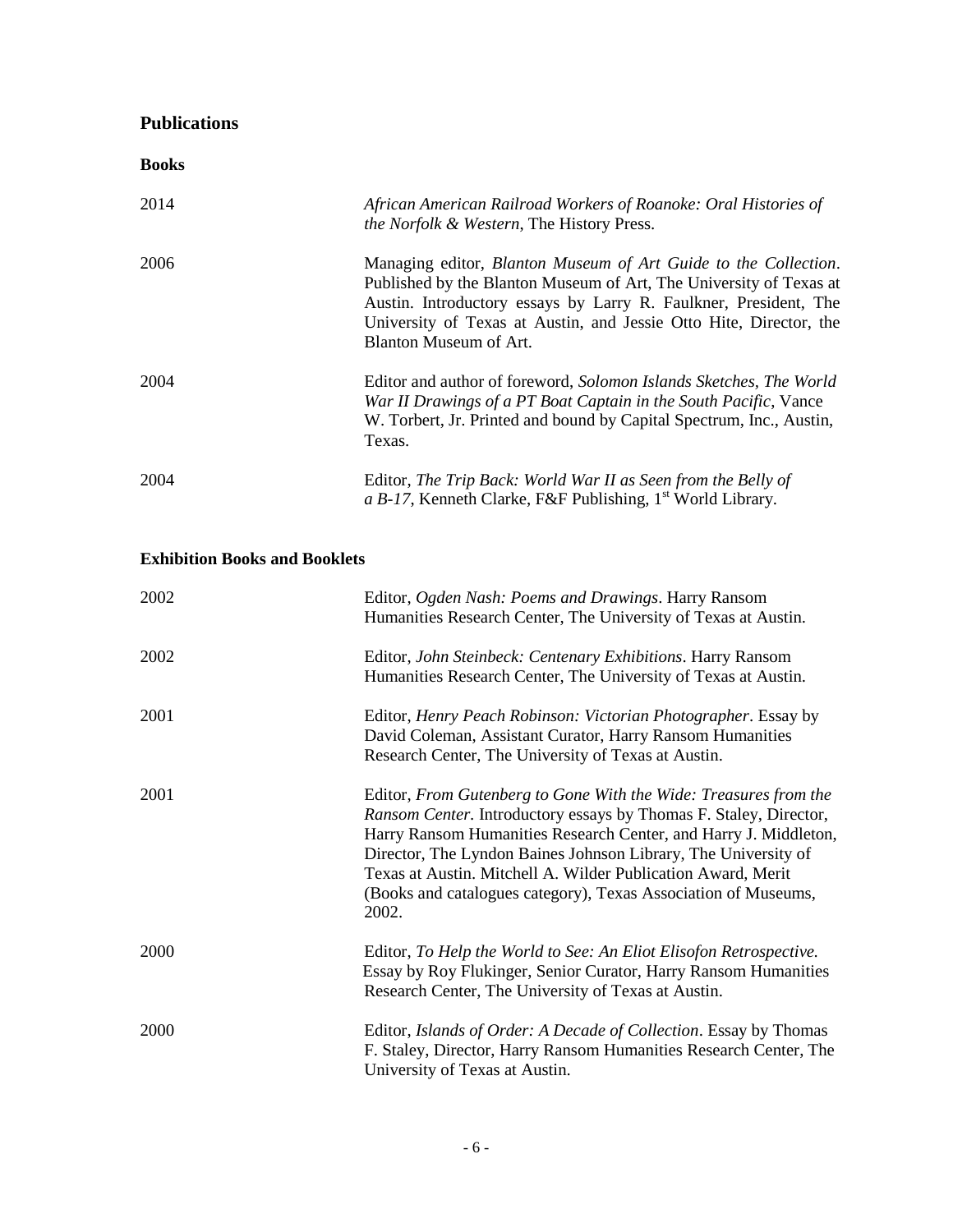# **Brochures, Newsletters, and Museum Magazines**

| 2008                       | Editor, Blanton Museum of Art Visitor Map and Brochure. Mitchell<br>A. Wilder Publication Award, Gold (Brochure category), Texas<br>Association Museums, 2008.                                                                           |
|----------------------------|------------------------------------------------------------------------------------------------------------------------------------------------------------------------------------------------------------------------------------------|
| 2004-2007                  | Managing editor, Articulate. Blanton Museum of Art member<br>magazine. Mitchell A. Wilder Publication Award, Merit<br>(Newsletter/calendars category) Texas Association of Museums,<br>Summer and Fall 2006.                             |
| 2004                       | Editor, The New Blanton brochure, Blanton Museum of Art.                                                                                                                                                                                 |
| 2003                       | Editor and author, Texas Folklife Newsletter.                                                                                                                                                                                            |
| 1999-2002                  | Editor, Ransom News. Harry Ransom Humanities Research Center<br>newsletter.                                                                                                                                                              |
| <b>Website Development</b> |                                                                                                                                                                                                                                          |
| 2006                       | Director, Blanton Museum of Art website redevelopment and<br>redesign. Oversaw a committee of 5 university staff members and<br>team from professional design firm Milkshake Media. Milkshake<br>Media won an ADDY award for the design. |
| 2002                       | Director, Harry Ransom Humanities Research Center website<br>redevelopment and redesign. Oversaw a committee of 3 staff<br>members and professional designer Drew Patterson.                                                             |
| <b>Awards</b>              |                                                                                                                                                                                                                                          |
| 2008                       | Mitchell A. Wilder Publication Award, Texas Association of<br>Museums, Blanton Museum of Art Visitor Map and Brochure<br>(Gold).                                                                                                         |
| 2007                       | American Association of Museums Publications Competition<br>Awards: Blanton Museum of Art "Art is Connection" Poster<br>(Honorable Mention) and Blanton Grand Opening Press Kit<br>(Honorable Mention).                                  |
| 2007                       | Mitchell A. Wilder Publication Awards, Texas Association of<br>Museums: Blanton Museum of Art Grand Opening Bookmarks<br>(Gold); Grand Opening Invitations (Silver); Grand Opening Ads<br>(Silver); and School Programs Brochure (Merit) |
| 2006                       | Mitchell A. Wilder Publication Award, Texas Association of<br>Museums, Articulate, Blanton Museum<br>of Art member magazine, Summer and Fall 2006, (Merit).                                                                              |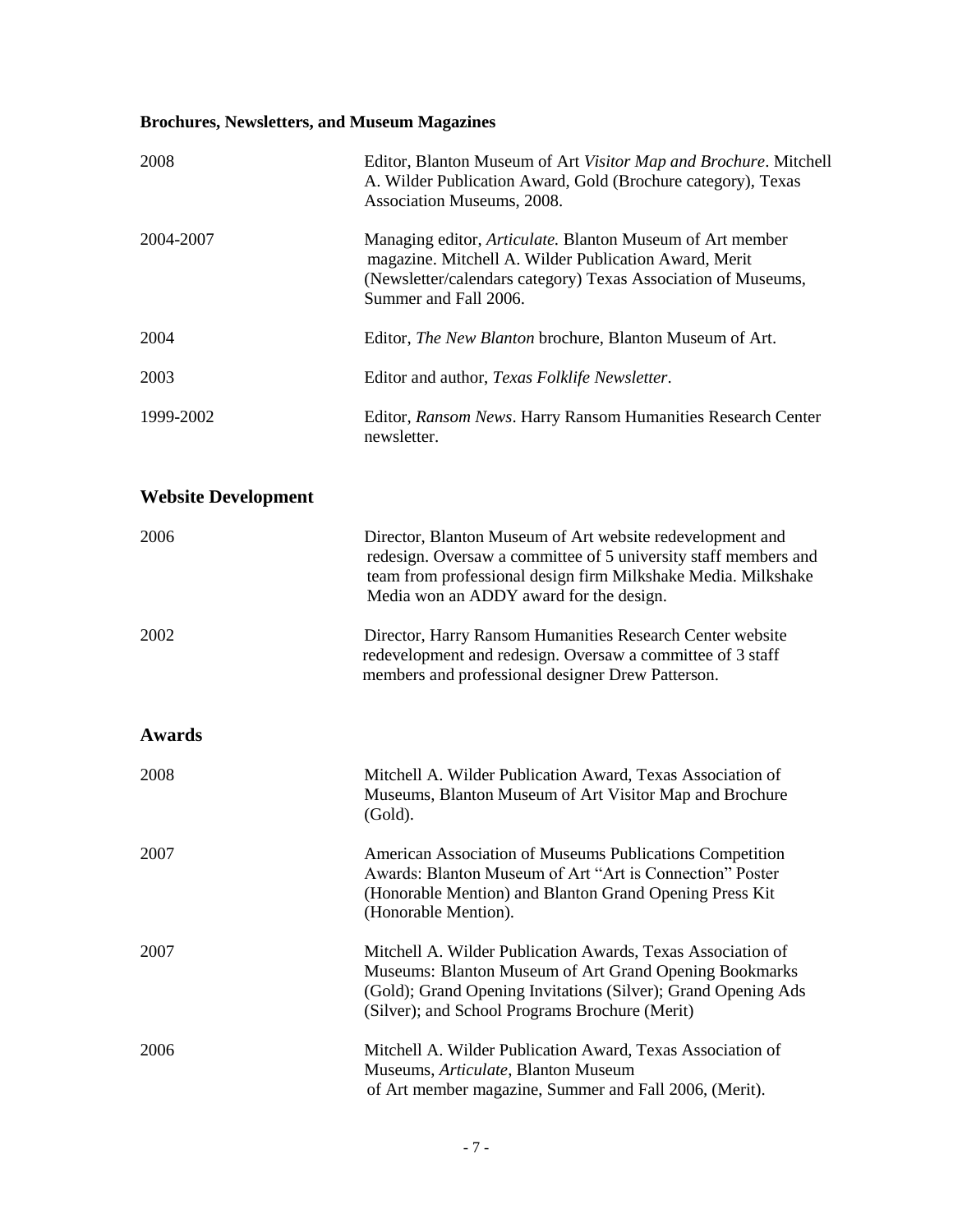| 2006                 | Listed as one of the Austin American-Statesman's "Fortunate 500"<br>in the Arts.                                                                                                                                                                                                            |
|----------------------|---------------------------------------------------------------------------------------------------------------------------------------------------------------------------------------------------------------------------------------------------------------------------------------------|
| 2006                 | American Association of Law Librarians, Best Publication, <i>Harry</i><br>Reasoner: An Oral History Interview, Tarlton Law Library, Oral<br>History Series No. 2, Jamail Center for Legal Research, The<br>University of Texas at Austin, 2005.                                             |
| 2002                 | Mitchell A. Wilder Publication Award, Texas Association of<br>Museums, From Gutenberg to Gone With The Wind: Treasures from<br>the Ransom Center, (Merit), 2002.                                                                                                                            |
| <b>Presentations</b> |                                                                                                                                                                                                                                                                                             |
| August 2018          | Presentation, "The Nan B. Hairston Oral History Project," on the<br>occasion of a program honoring Ms. Hairston's life: "The Life and<br>Legacy of Nan B. Hairston," Christiansburg Library, Christiansburg,<br>Virginia, August 11, 2019.                                                  |
| October 2015         | Presentation, "Reconstructing Turmoil through Narratives of Power:<br>Frank Erwin and the University of Texas in the 1960s-1970s," Oral<br>History Association annual meeting, Tampa, Florida.                                                                                              |
| March 2015           | Author-presenter for session: "African Americans Living and<br>Working in $20th$ c. Virginia," the Virginia Festival of the Book,<br>Charlottesville, Virginia.                                                                                                                             |
| March 2015           | Presentation, "African American Railroad Workers of Roanoke,"<br>Montgomery-Floyd Regional Library, Christiansburg, Virginia.                                                                                                                                                               |
| October 2014         | Presentation, "Cotton to Silk: Oral Histories of African American<br>Railroad Workers on the Norfolk & Western Railway," session,<br>"Grassroots Oral History: Organizations Initiating their own<br>Documentary Projects," Oral History Association annual meeting,<br>Madison, Wisconsin. |
| 2007                 | Presentation, "The Extremely Grand Opening of the Blanton<br>Museum of Art," session, "Inside Out: Transforming Places to<br>Create New Identities," Texas Association of Museums conference.                                                                                               |
| 2006                 | Presentation (invited), Overview of communications strategies for<br>the Blanton's Grand Opening, Austin Chapter of the Public Relations<br>Society of America.                                                                                                                             |
| 2004                 | Presentation, Veterans History Project, AARP conference, Austin,<br>Texas.                                                                                                                                                                                                                  |
| 2004                 | Paper, "Oral History methods and the VHP: A Workshop Leader's<br>Encounters," for panel, In the Trenches: Perspectives on the                                                                                                                                                               |